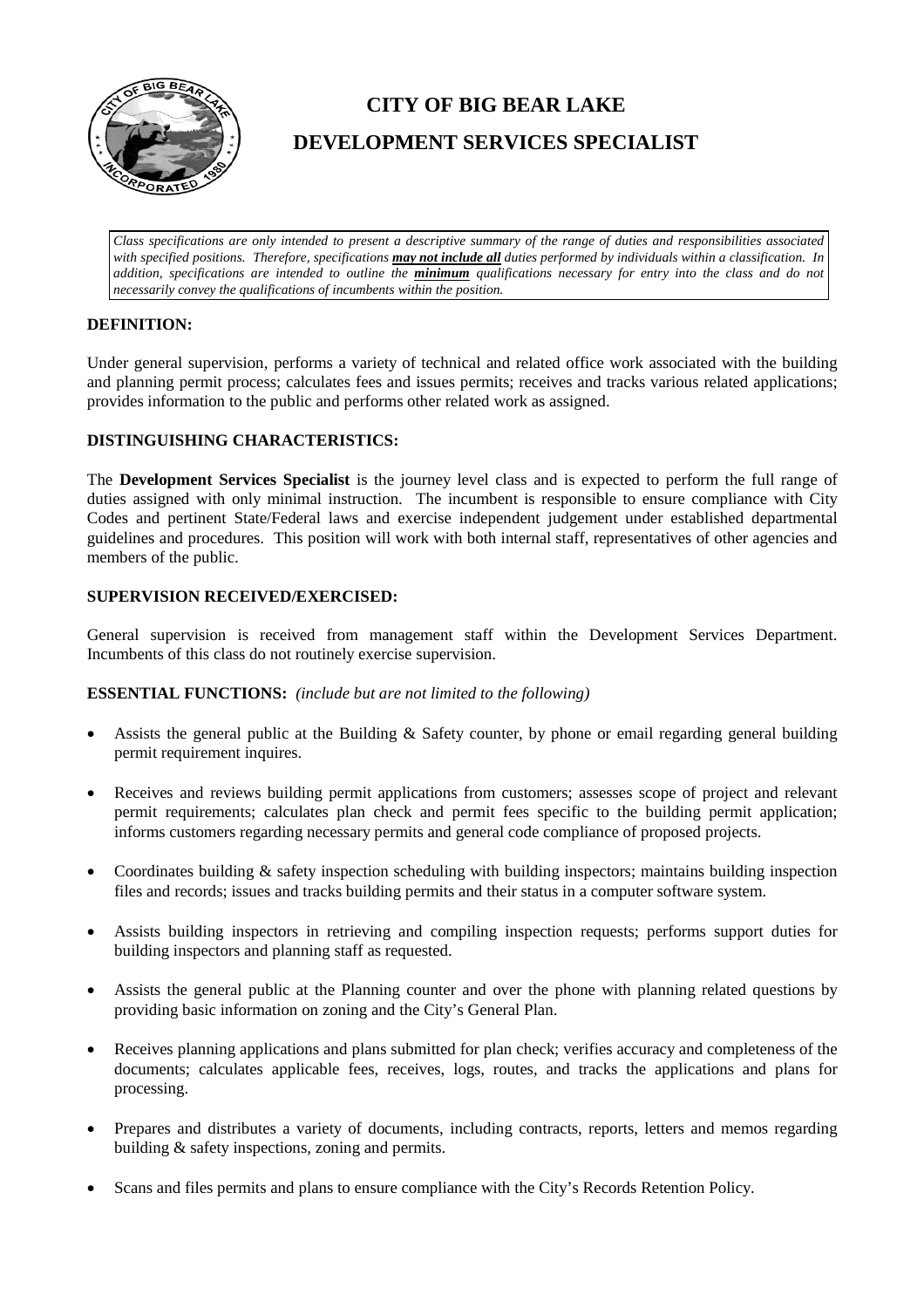- Plans, organizes, and carries out assignments from management staff with minimal supervision and direction.
- Demonstrates an understanding of applicable policies, procedures, and work methods associated with assigned duties.
- Establishes positive working relationships with representatives of community organizations, state/local agencies, consultants and members of the public.
- Performs other related and peripheral duties as required and necessary for the successful performance of this job.

## **PHYSICAL, MENTAL, AND ENVIRONMENTAL WORKING CONDITIONS:**

Position requires prolonged or intermittent sitting, standing, walking, reaching, twisting, turning, kneeling, bending, squatting, and stooping in the performance of daily office activities. The position also requires grasping, repetitive hand movement, and fine coordination in using a computer keyboard. Additionally, the position requires near and far vision in reading work related documents and using the computer, and acute hearing is required when providing phone and personal service. The ability to lift, drag, carry and push files, paper, documents and supplies weighing up to 25 pounds also is required. The employee may occasionally be required to travel to different sites and locations; when working outdoors the incumbent may encounter extreme weather conditions, including wet, hot, cold, wind, snow, ice, and heavy vehicle traffic. The noise level in the work environment is usually quiet to moderate when indoors and moderate to loud when outdoors.

Some of these requirements may be accommodated for otherwise qualified individuals requiring and requesting such accommodations.

**QUALIFICATIONS:** *(The following are minimal qualifications necessary for entry into the classification.)*

### **Education and/or Experience:**

A bachelor's degree in public administration, or a related field from an accredited college/university is desirable. A high school diploma or equivalent is required; in addition to, any combination of experience that has provided the knowledge, skills and abilities for a Development Services Specialist. A typical way of obtaining the required qualifications is by having experience working at a public counter processing permits, reviewing plans and related clerical duties. Possessing experience in customer service functions in a government setting is also highly desirable. Strong attention to detail, organizational skills and the ability to multi-task is required.

### **License/Certificate:**

Possession of, or ability to obtain, a valid Class C California driver's license.

**KNOWLEDGE/ABILITIES/SKILLS:** *(The following are a representative sample of the KAS's necessary to perform essential duties of the position.)*

### **Knowledge of:**

Operations, and activities of a building services program; knowledge of building codes; basic housing construction methods and terminology; basic symbols and conventions found in construction plans and blueprints; zoning ordinances and principles of planning practices; organization and departmental procedures and processes; basic principles of mathematics; modern office procedures, practices, and equipment operation, including a computer and applicable software; methods and techniques for record